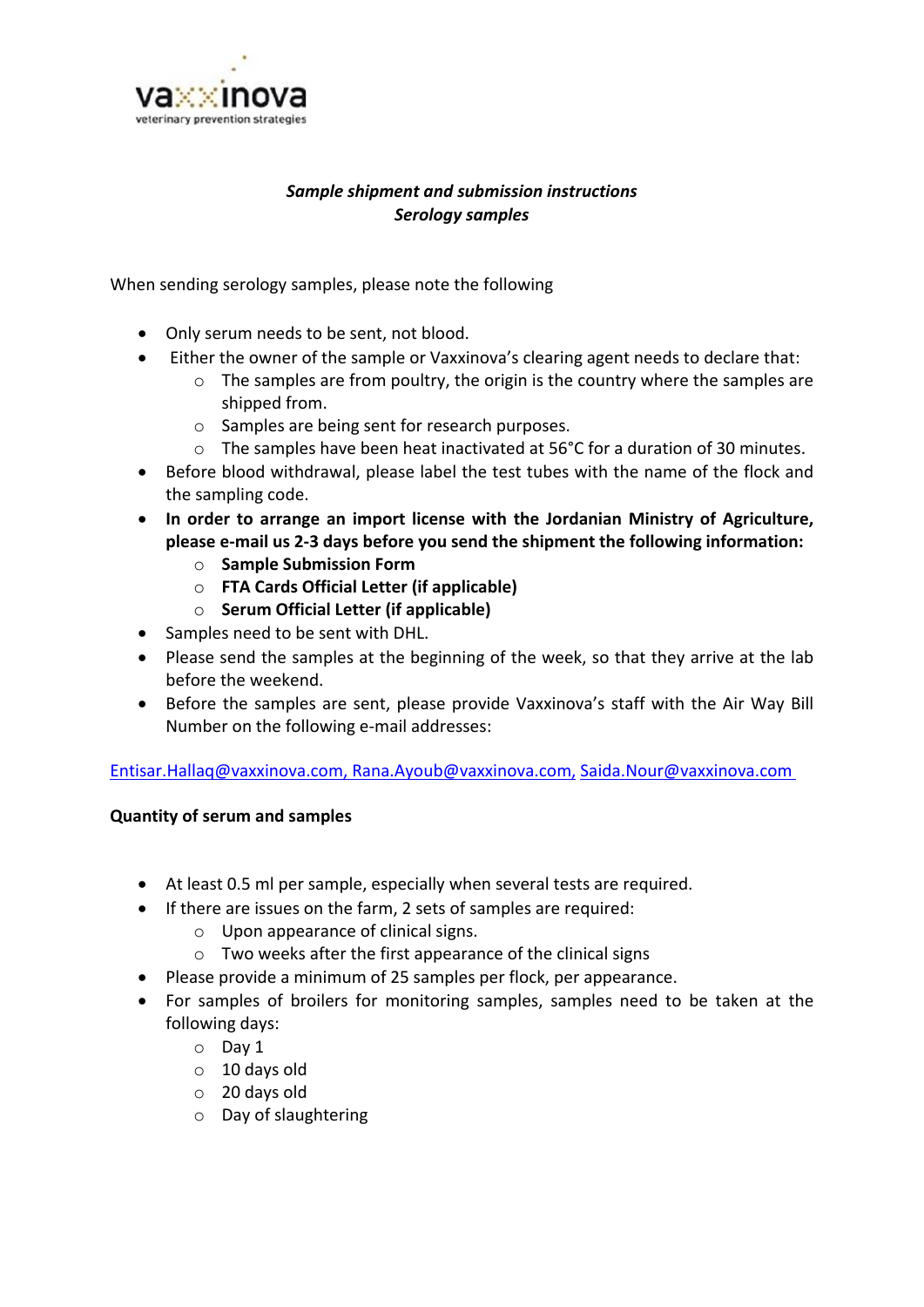

### Packaging instructions



- Samples packaged please in 3 packages **(as shown here)**
- First internal package: labelled screw cap tubes surrounded by ice.
- Second package: container that guarantees fluid of samples will not flow out, if any leakage occurs (i.e. ice box).
- External package: rigid box that prevents any leakage.
- The following information must be mentioned on the outer package:
- \* Name and address of sender.
- \* Name and address of recipient:

#### **Vaxxinova International BV- Amman-Jordan**

Queen Rania Al-Abdullah Street Al Otoum complex: building #22 P.O. Box: 960809, Amman, 11196, Jordan Tel: +962 6 5153111, Fax: +962 6 5151488

- \* The following text: "Samples are serums for research purposes"
- \* Number of samples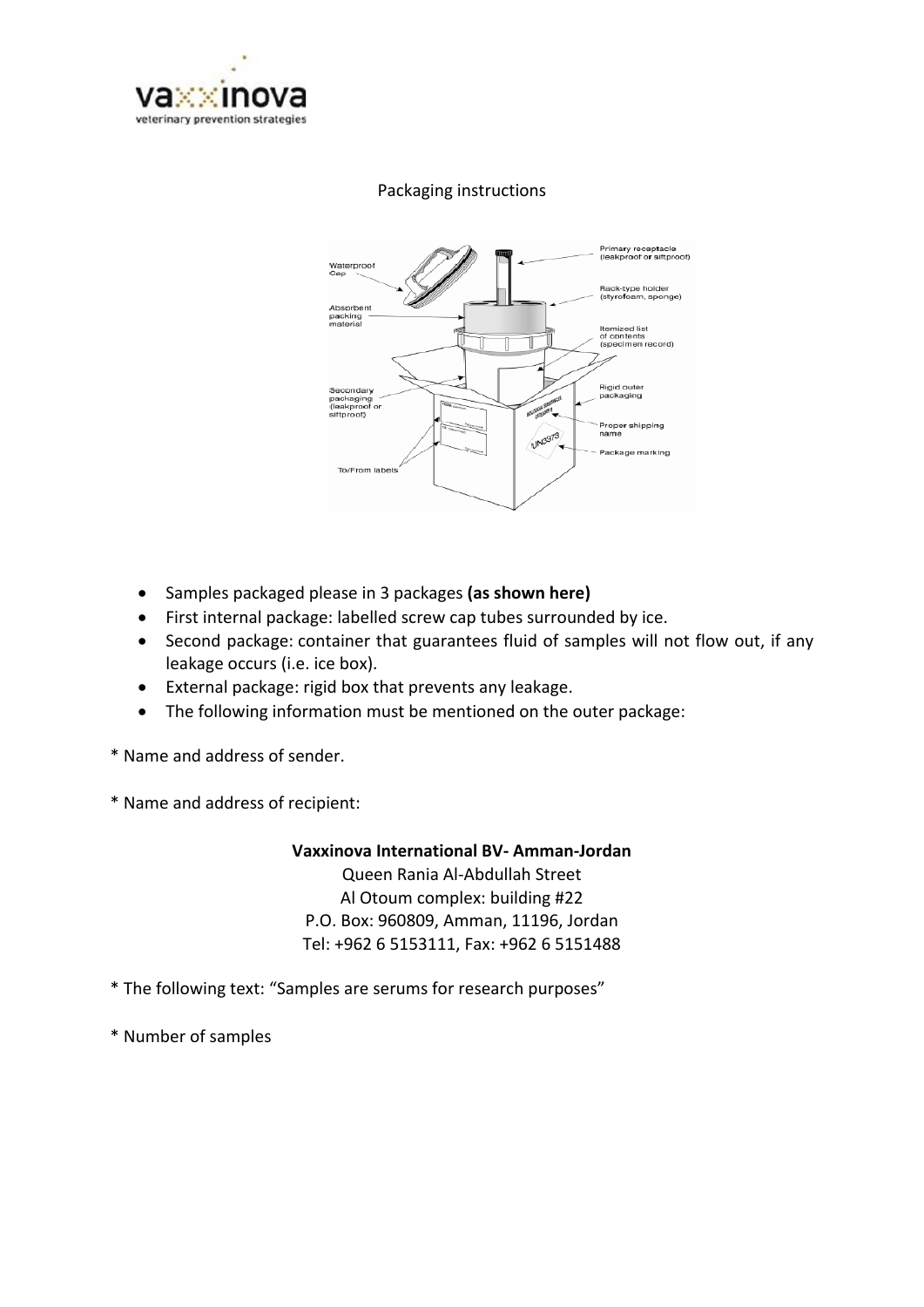

#### *Sample shipment and submission instructions*

#### *Molecular samples*

- Please send FTA cards only.
- Please make sure to take samples from living animals.
- ~5 samples from different chickens can be pooled on the same circle of the FTA cards. Samples need to be taken from the same organ and flock.
- Avoid mixing swabs and/or tissues from various organs.
- Place the cards into a proper envelope, marked with UN3373 mark.
- Place the FTA card details in a separate bag and attach them to the FTA cards.
- Send the cards by DHL courier and inform Vaxxinova's lab staff for follow up.

Below, please find type of samples and when to take samples for Gumboro, IBV, AIV, NDV, Mycoplasma, ILT, FAdV, Salmonella and Reo:

### **Gumboro samples during clinical phase:**

Samples need to be taken from the bursa.

#### **IBV samples:**

Samples should be taken from ceacal tonsils / trachea / lung / kidney / oviduct / intestinal tract / cloaca at several days to 1 week after infection.

#### **AI samples during clinical phase:**

Trachea / lungs / airsac and sinus exsudate / cloaca swabs (wild birds) / oropharyngeal swabs.

#### **ND during the clinical phase:**

Cloaca swabs / trachea swabs / brain tissue in case neurological signs are present / lungs / spleen / liver / heart.

#### **Mycoplasma samples during the clinical phase:**

Samples should be taken from the choanal cleft / trachea / air sacs / lungs.